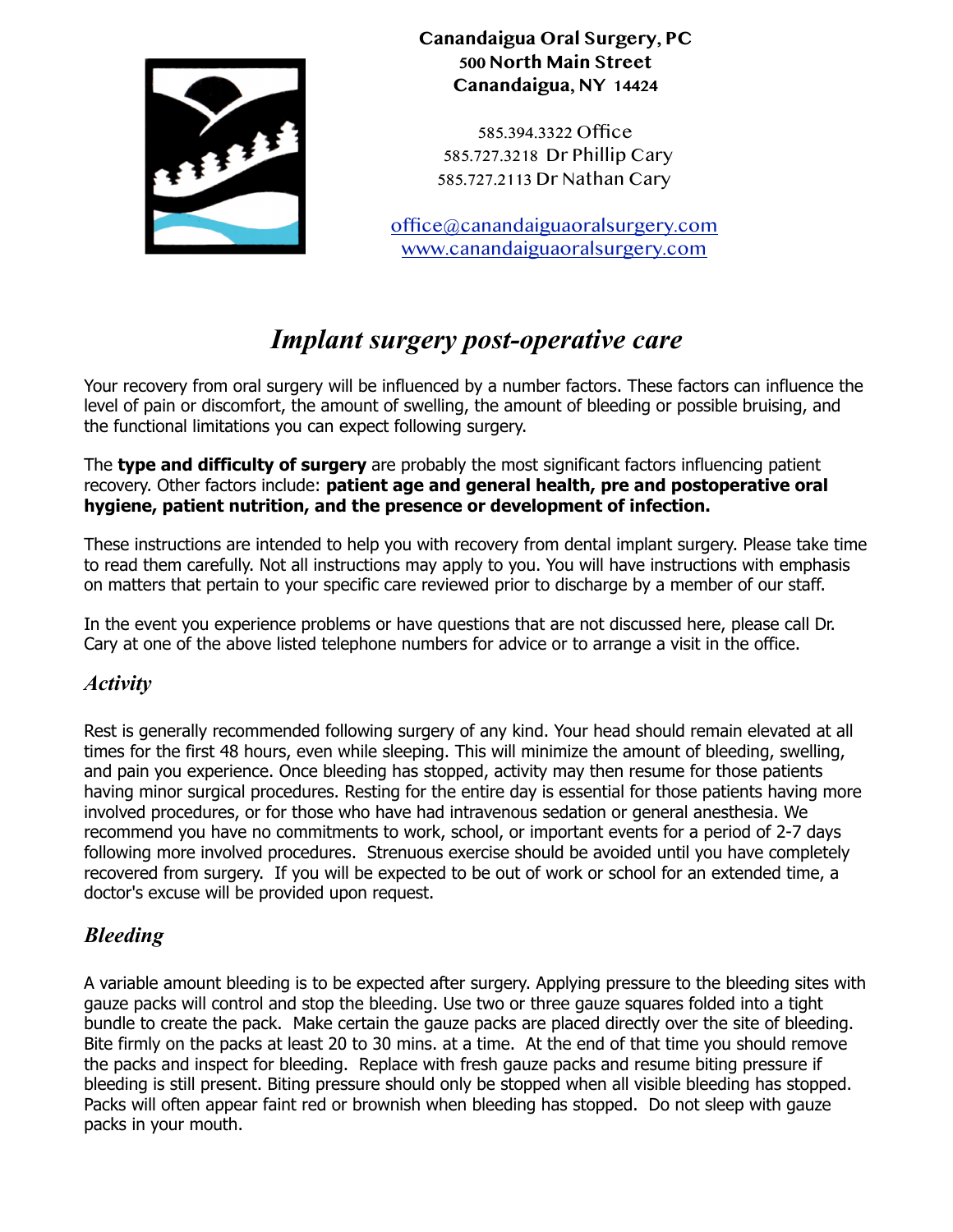All patients who have been under anesthesia for surgery should have another person change the gauze packs to assure that they are in proper position. You can "recycle" your gauze by rinsing them out in cold water and squeezing them dry again. You can also use a moistened teabag placed in the same fashion as the gauze packs.

Some intermittent oozing of blood may be seen for a period of one to three days. This is normal. Be very careful when eating and toothbrushing for the first two weeks following surgery to avoid further bleeding.

## *Swelling*

Ice packs to the jaw/face for 35-45 mins. each hour for the first 24 hours is ESSENTIAL if you wish to minimize facial/jaw swelling. Keep your head elevated (even while sleeping) during the first 48 hours.

When swelling does occur, it is usually associated with jaw stiffness. Swelling will begin to resolve on the 3rd to 4th day after surgery, and is generally gone completely by the end of the first week post-op. *If swelling returns after having gone away initially, you should contact the office, as this may indicate the development of infection.* Jaw stiffness will often take longer than swelling to resolve, sometimes taking up to two weeks to completely go away.

## *Pain*

Pain is variable following dental implant surgery. In many cases pain will be mild, and is best managed with non-prescription medications. Aspirin, acetaminophen, ibuprofen, or naproxen may be recommended. A prescription will be provided, or you may have prescription strength medications dispensed from our office, if the need for stronger medication is anticipated.

Take your pain medication before the sensation of "numbness" wears off completely, and thereafter as directed until you are comfortable without medication. You may find a mild pain reliever is needed for up to a week following the resolution of your initial surgical pain.

Expect the first 3 to 5 hours following the return of sensation to be your most uncomfortable time. You may require a combination of pain medications during the first 24 hours. Alternating your prescription medication with aspirin, tylenol, or ibuprofen may be suggested to control more severe pain. Placing ice over the affected area will also be helpful.

## *Oral Hygiene*

Do not rinse vigorously, spit, or use commercial mouthwash on the day of surgery. Using a toothbrush on the first day around the surgical sites is generally not advised. These things are likely to cause additional bleeding. Resume normal mouth cleaning techniques on the day following surgery. This will have to be done very gently to avoid pain or early loss of stitches. Warm salt water solution (1/4 teas. salt in 10 oz. water) rinses should be done 4 to 6 times a day for the first 3 to 5 days, starting the day after surgery.

An irrigation syringe may be given to you to use to rinse the surgical area directly. This should only be used after the first 24 hours so as not to disrupt a blood clot and to avoid additional bleeding. The warm salt water solution (mixed as above) should be used. Food debris can be kept out of the area with this device. You may find it useful for several weeks. A Q-tip can be used to gently clean any exposed implant surfaces.